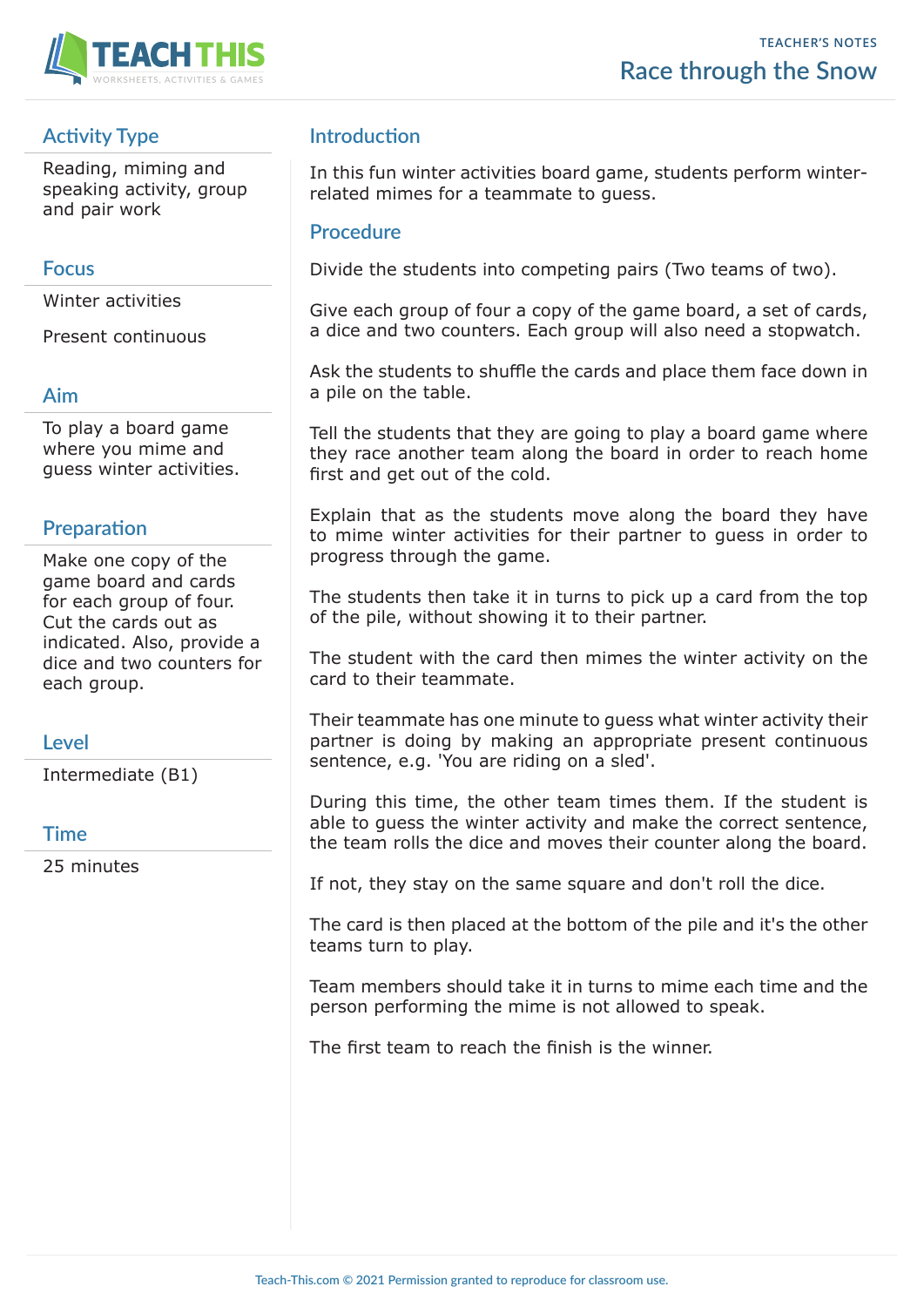# **Race through the Snow**

**SEASONS**



| <b>FINISH</b>                                                                     | 26                                                             | 25                                                 | 24                                                                                |
|-----------------------------------------------------------------------------------|----------------------------------------------------------------|----------------------------------------------------|-----------------------------------------------------------------------------------|
| Congratulations!<br>You've arrived home.<br>You can sit by the<br>fire and relax. | Pick up a card                                                 | You are chased by<br>a polar bear. Miss a<br>turn. | Pick up a card                                                                    |
| 20                                                                                | 21                                                             | 22                                                 | 23                                                                                |
| Pick up a card                                                                    | You fall through the<br>ice and get wet. Go<br>back one space. | Pick up a card                                     | Pick up a card                                                                    |
| 19                                                                                | 18                                                             | 17                                                 | 16                                                                                |
| You are given a ride<br>on a snowmobile. Go<br>forward one space.                 | Pick up a card                                                 | Pick up a card                                     | Pick up a card                                                                    |
| 12                                                                                | 13                                                             | 14                                                 | 15                                                                                |
| Pick up a card                                                                    | Pick up a card                                                 | You are caught in a<br>blizzard. Miss a turn.      | Pick up a card                                                                    |
| 11                                                                                | 10                                                             | 9                                                  | 8                                                                                 |
| Pick up a card                                                                    | Pick up a card                                                 | Pick up a card                                     | You receive a free<br>hot chocolate. Go<br>forward one space.                     |
| $\overline{\mathbf{4}}$                                                           | 5                                                              | 6                                                  | $\overline{\mathbf{z}}$                                                           |
| Pick up a card                                                                    | Pick up a card                                                 | Pick up a card                                     | Pick up a card                                                                    |
| 3                                                                                 | $\overline{\mathbf{2}}$                                        | 1                                                  | <b>START</b>                                                                      |
| An icicle falls on your<br>head. Go back one<br>space.                            | Pick up a card                                                 | Pick up a card                                     | It's -30 degrees<br>outside! You need to<br>get home and out of<br>the cold fast. |